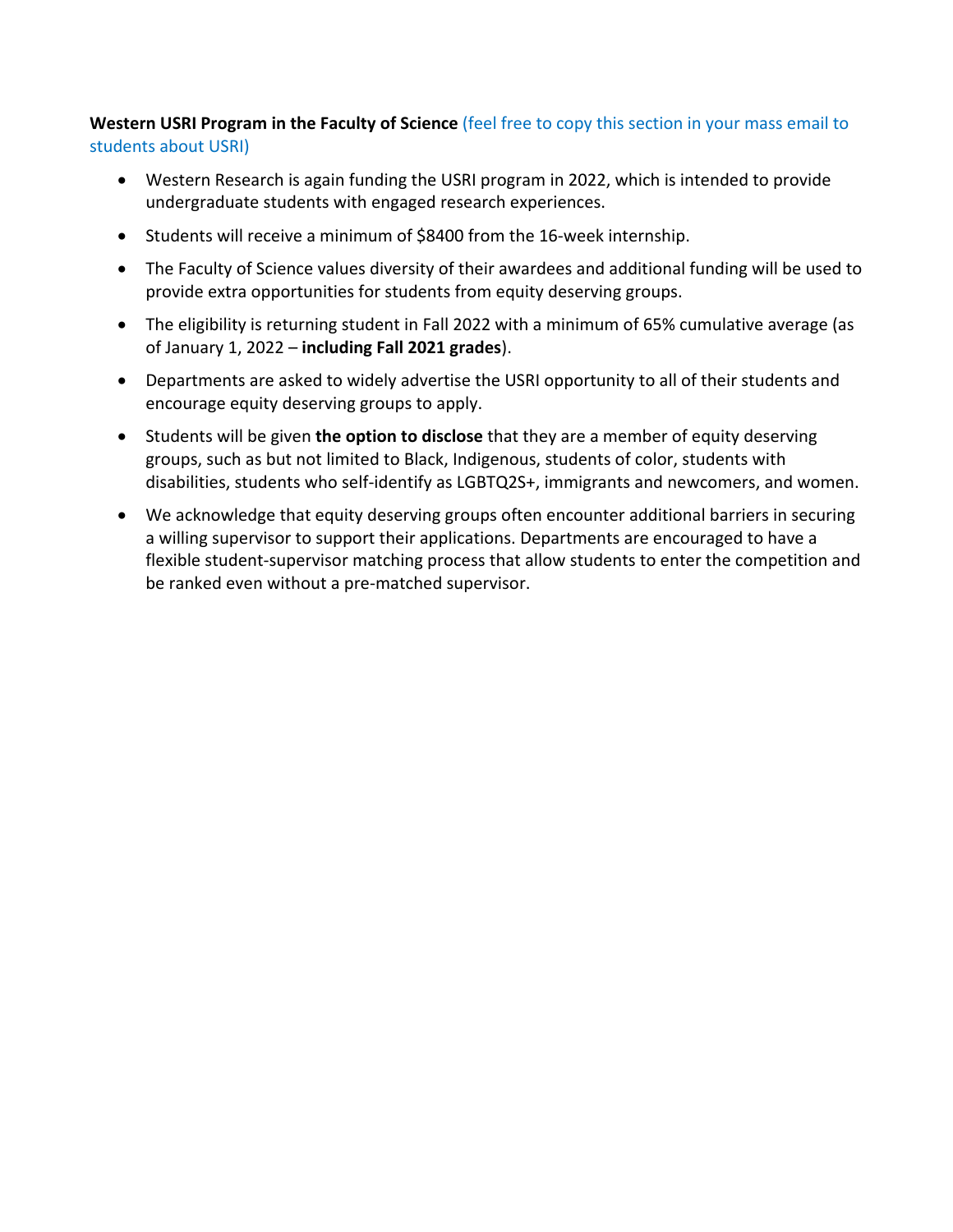## **2022 Western Undergraduate Student Summer Internship (USRI) - Faculty of Science**

**Overview.** The Western Undergraduate Summer Research Internships (USRIs) provide undergraduate students with engaged research experiences under the mentorship of a faculty member and are intended to stimulate undergraduate students' interest in research through direct exposure and hands-on experiences conducting research. Through participation in this program, students gain valuable and high-impact research, technical and professional skills that will help support academic and career development towards their future professional goals. Faculty mentors benefit from meaningful engagement, assistance towards their research program and can use the opportunity to further a diverse HQP training environment.

## **Eligibility.**

- 1. Students must have been enrolled at Western in an undergraduate program in Winter 2022 and should be planning to attend Western in Fall 2022.
- 2. Students with a cumulative average of at least 65%. Preference will be given to those in Year 3 and those with primary program in the Faculty of Science.
- 3. Students must be available to participate in research activity for 16 weeks between May 1 and August 31, 2022, under the supervisor from a faculty mentor with an appointment in the Faculty of Science.

| <b>Applicant's Information</b>                        |
|-------------------------------------------------------|
| Applicant Name (Last, First):                         |
| Cumulative average (all grades, including Fall 2021): |
| Program of enrolment:                                 |
| Year of enrolment:                                    |